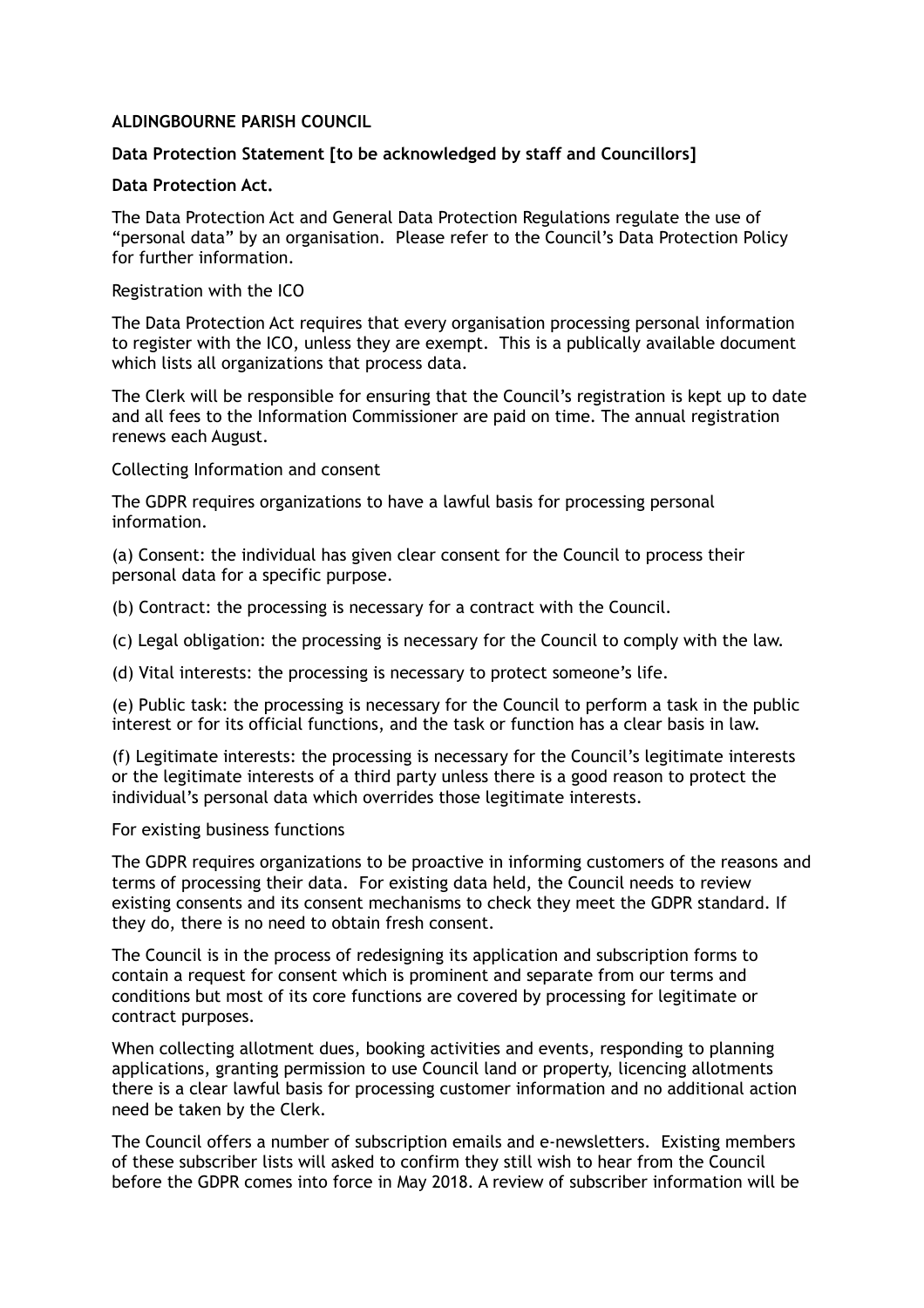carried out every three years and the invitation to opt in will be reissued. Users will also be able to unsubscribe from Council mailing lists at any time through the "unsubscribe" link contained at the footer of all e-communications.

For new projects or gaining consent for existing projects where consent for processing has not occurred

To satisfy the GDPR in "data protection by design", the Clerk should be advised of any new project or database and a privacy impact assessment should be completed.

Once the Council is satisfied that there is a lawful basis to process the personal information, the following steps should be taken in gaining consent.

It is the Council's responsibility to inform customers at the point of collection, the purpose for processing their data. If the Council asks customers for personal information it will:

• let them know why it is needed, where it is not obvious.

• only ask for the information that is needed and to make sure nobody has access to it who should not

• Seek permission and let customers know there is a need to share it with other organisations

• only keep it for as long as necessary.

In return, to keep information reliable and up to date customers and staff will be asked to:

- to provide accurate information
- to inform the Council as soon as possible of any changes, such as change of address

The GDPR sets a high standard for consent to process data and requires a positive opt-in and not any other pre-ticked boxes or any other method of default consent.

Consent requests must be separate from other terms and conditions. Consent should not be a precondition of signing up to a service unless necessary for that service (for allotment fees).

The Council's communications should clearly inform people that they have the right to withdraw their consent at any time, and how to do this. It must be as easy to withdraw as it was to give consent. This means that there needs to be a simple and effective withdrawal mechanisms in place.

The Council must keep clear records to demonstrate consent. it also needs to tell people about their right to withdraw, and offer them easy ways to withdraw consent at any time.

Data retention, storage and disposal.

Personal data will need to be retained for longer in some cases than in others. Some data must be kept for a defined period as set out by law, in the Limitation Act 1980. This would include information pertaining to contracts, staff personal files, tax records and any information used in a personal injury claim.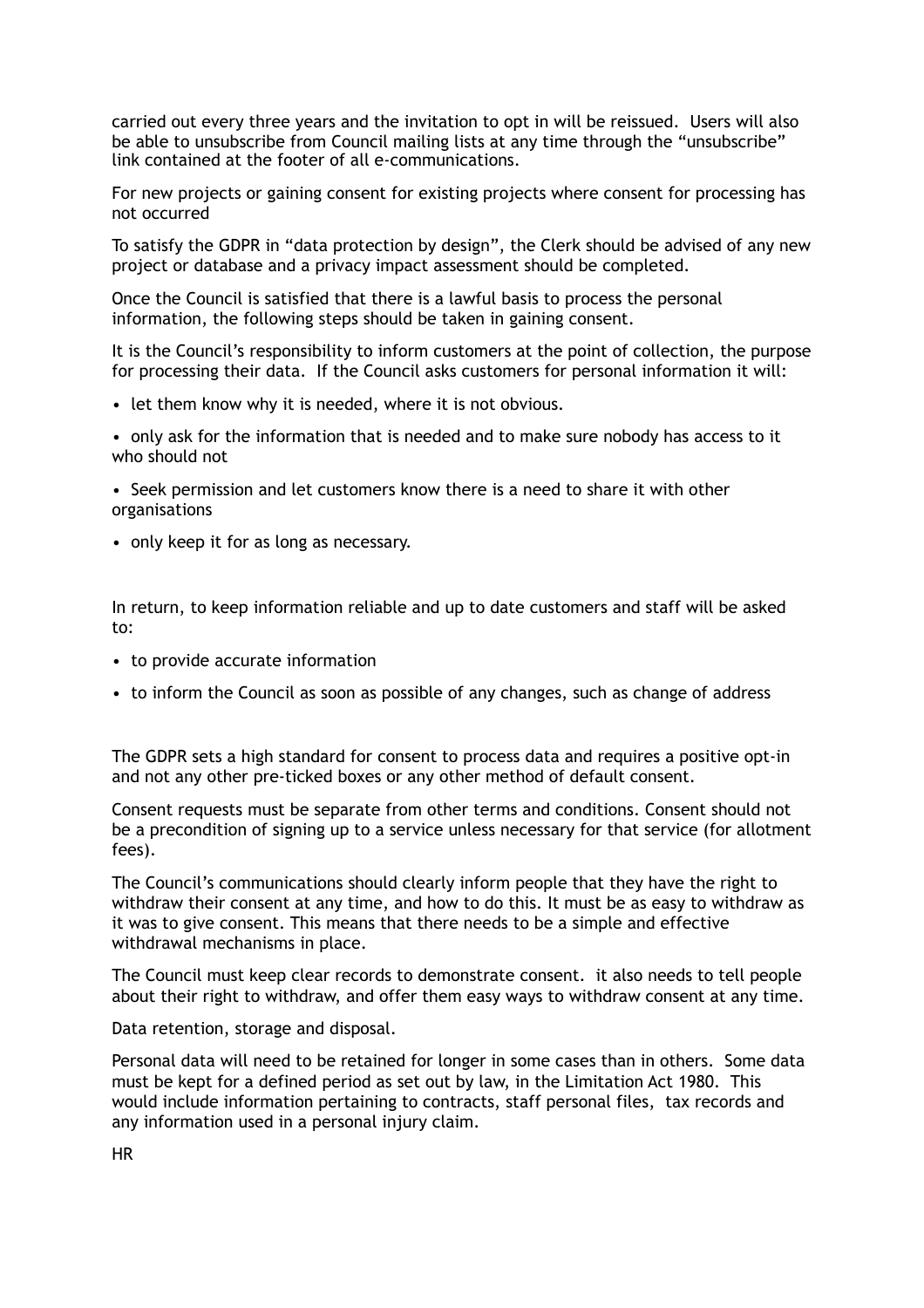• Recruitment information (applications for jobs) should be kept for one year and then securely destroyed using confidential waste

• Staff personal files should be destroyed six years after the date of leaving

# Finance

• Financial information to include invoice, receipts, petty cash books, orders and delivery notes and contracts should be kept for seven years for tax purposes.

The majority of information collected by the Council does not fit in to these criteria. How long it retains different categories of personal data should be based on individual business needs. A judgement must be made about:

- the current and future value of the information;
- the costs, risks and liabilities associated with retaining the information; and
- the ease or difficulty of making sure it remains accurate and up to date.

It is good practice to regularly review the personal data held, and to delete anything no longer needed. Information that does not need to be accessed regularly, but which still needs to be retained, should be safely archived or put offline. Staff and Councillors should review the personal information they hold individually or as part of a working party annually.

Any personal information must be stored securely. Paper files should be kept in a locked drawer, filing cabinet or storage facility. Electronic files with names, addresses and nonsensitive data will be adequately protected on the Council's network.

There are very limited occasions whereby the Council would need to collect sensitive personal information (for example medical information). In almost all cases this will be for HR purposes and will be stored on secure cloud based software programmes with high levels of IT security. The case for holding any such information should be rigorously tested and approved by the Chairman in conjunction with the Clerk. Where it is agreed that there is a legitimate reason to process this data, files must have the highest levels of security applied, to include password or other encryption. Under no circumstances should this information be removed from the Council's Office and any such information which has no legitimate reason for processing must be destroyed securely immediately.

#### Children

The processing of the personal data of a child is lawful where the child is at least 16 years old. For children under 16 years old, consent from the parent or guardian must be sought.

#### Data requests – providing information

Anybody requiring data about themselves should be requested to write to the office detailing their request. Such requests, known as subject access requests (SARs), must be complete within 30 working days from date the written request is received. Therefore any SARs must be date marked and immediately forwarded to the Clerk for action. The Council can offer to forward any correspondence, or information, should its records show that it holds such data.

If the Council holds information it will